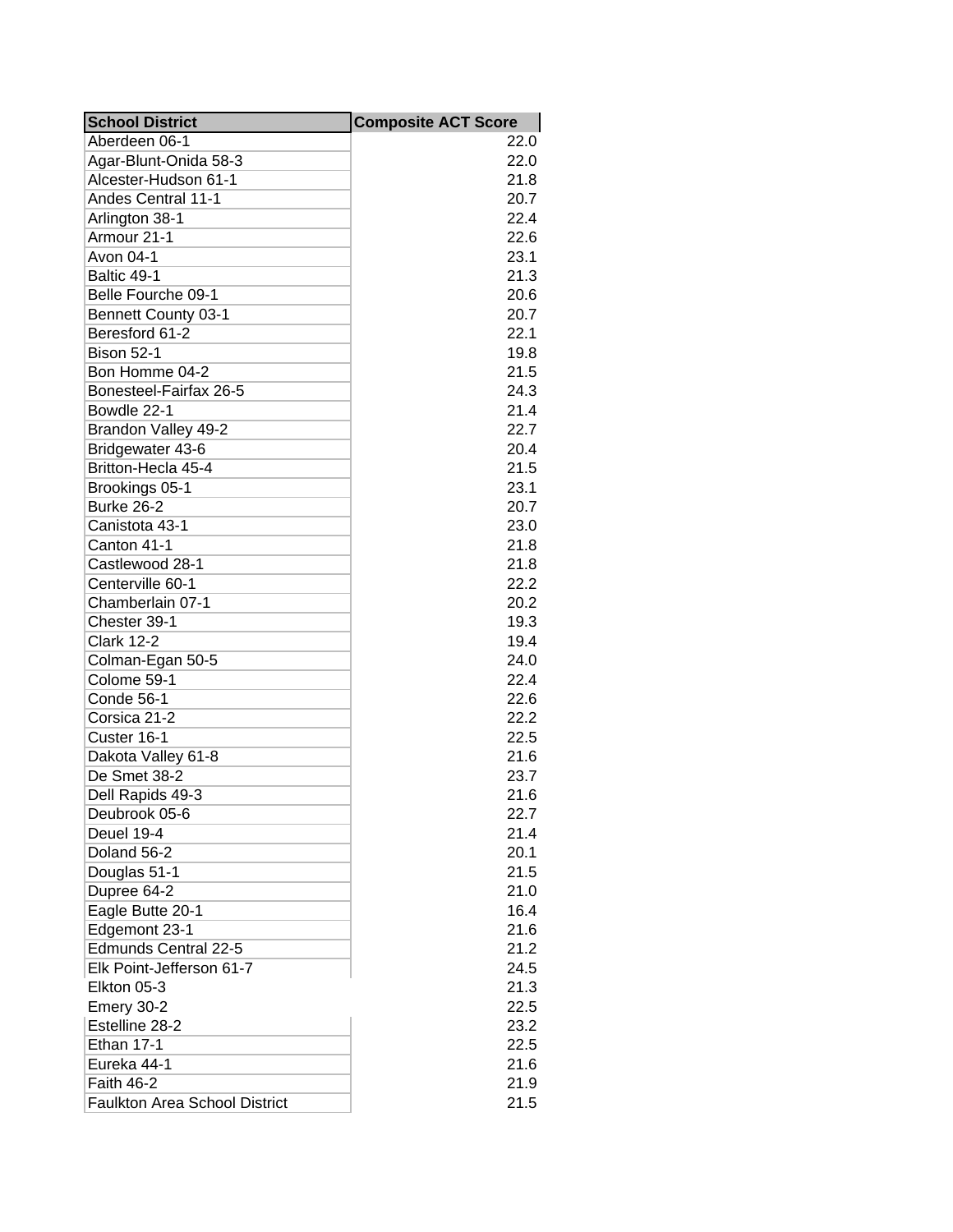| Flandreau 50-3                          | 21.4 |
|-----------------------------------------|------|
| Florence 14-1                           | 22.1 |
| Frederick Area 06-2                     | 19.3 |
| Freeman 33-1                            | 20.8 |
| Garretson 49-4                          | 22.5 |
| Gayville-Volin 63-1                     | 20.7 |
| Geddes 11-2                             | 19.0 |
| Gettysburg 53-1                         | 21.6 |
| Grant-Deuel 25-3                        | 20.6 |
| Gregory 26-4                            | 20.5 |
| <b>Groton Area School District</b>      | 22.1 |
| Haakon 27-1                             | 21.0 |
| Hamlin 28-3                             | 23.1 |
| Hanson 30-1                             | 19.9 |
| Harding County 31-1                     | 21.1 |
| Harrisburg 41-2                         | 22.3 |
| Harrold 32-1                            | 22.0 |
| Henry 14-2                              | 21.0 |
| Herreid 10-1                            | 22.9 |
| Hill City 51-2                          | 21.2 |
| <b>Hitchcock-Tulare School District</b> | 21.7 |
| Hot Springs 23-2                        | 21.4 |
| <b>Hoven 53-2</b>                       | 19.0 |
| Howard 48-3                             | 21.4 |
| Hurley 60-2                             | 23.3 |
| Huron 02-2                              | 22.2 |
| Hyde 34-1                               | 21.1 |
| Ipswich Public School District 22-6     | 21.0 |
| Irene 63-2                              | 23.2 |
| Iroquois 02-3                           | 21.0 |
| Jones County 37-3                       | 21.2 |
| Kadoka 35-1                             | 20.4 |
| Kimball 07-2                            | 21.6 |
| Lake Preston 38-3                       | 22.5 |
| Langford 45-2                           | 23.0 |
| Lead-Deadwood 40-1                      | 20.8 |
| Lemmon School                           | 22.4 |
| Lennox 41-4                             | 21.4 |
| Leola 44-2                              | 20.9 |
| Lyman 42-1                              | 22.9 |
| Madison Central 39-2                    | 22.5 |
| Marion 60-3                             | 20.3 |
| McCook Central 43-7                     | 21.2 |
| McIntosh 15-1                           | 19.6 |
| McLaughlin 15-2                         | 19.1 |
| Meade 46-1                              | 21.9 |
| Menno 33-2                              | 21.6 |
| Milbank 25-4                            | 22.4 |
| Miller Area School District             | 21.4 |
| Mitchell 17-2                           | 22.1 |
| Mobridge 62-3                           | 20.6 |
| Montrose 43-2                           | 22.8 |
|                                         |      |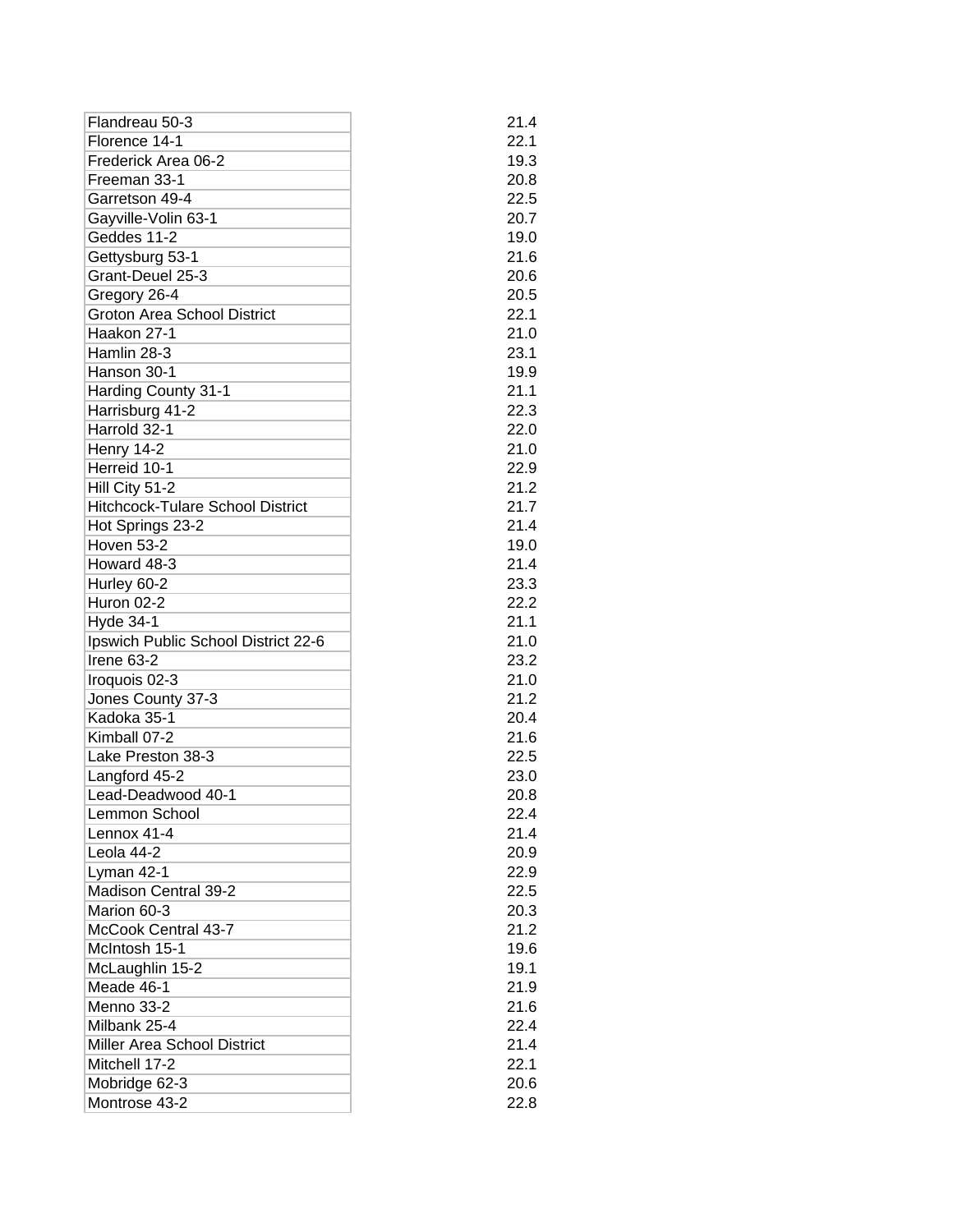| Mount Vernon 17-3                        | 21.8 |
|------------------------------------------|------|
| New Underwood 51-3                       | 19.4 |
| Newell 09-2                              | 19.9 |
| Northwestern Area School District        | 19.5 |
| Oelrichs 23-3                            | 17.8 |
| Oldham-Ramona 39-5                       | 19.9 |
| Parker 60-4                              | 21.8 |
| Parkston 33-3                            | 21.9 |
| Pierre 32-2                              | 22.4 |
| Plankinton 01-1                          | 19.8 |
| Platte 11-3                              | 24.9 |
| Pollock 10-2                             | 20.5 |
| Rapid City 51-4                          | 22.2 |
| Redfield 56-4                            | 22.3 |
| Rosholt 54-4                             | 23.3 |
| Roslyn 18-2                              | 18.9 |
| Rutland 39-4                             | 21.5 |
| Sanborn Central 55-5                     | 20.7 |
| Scotland 04-3                            | 22.5 |
|                                          | 22.8 |
| Selby 62-5                               |      |
| Sioux Falls 49-5                         | 23.0 |
| Sioux Valley 05-5                        | 24.1 |
| Sisseton 54-2                            | 20.9 |
| Smee 15-3                                | 15.6 |
| South Shore 14-3                         | 18.5 |
| Spearfish 40-2                           | 22.9 |
| <b>Stanley County 57-1</b>               | 18.5 |
| Stickney 01-2                            | 21.9 |
| Summit 54-6                              | 21.3 |
| Tea Area School District 41-5            | 20.8 |
| Timber Lake 20-3                         | 22.2 |
| Todd County 66-1                         | 17.4 |
| Tripp-Delmont 33-5                       | 23.7 |
| Tri-Valley 49-6                          | 22.2 |
| Vermillion 13-1                          | 23.5 |
| Viborg 60-5                              | 20.0 |
| Wagner 11-4                              | 22.2 |
| Wakonda 13-2                             | 22.4 |
| <b>Wall 51-5</b>                         | 21.9 |
| Warner 06-5                              | 22.1 |
| Watertown 14-4                           | 21.8 |
| Waubay 18-3                              | 20.5 |
| Waverly 14-5                             | 22.7 |
| Webster 18-4                             | 21.6 |
| <b>Wessington Springs 36-2</b>           | 21.2 |
| West Central 49-7                        | 22.5 |
| White Lake 01-3                          | 19.3 |
| White River 47-1                         | 18.8 |
| Willow Lake 12-3                         | 23.9 |
| Wilmot 54-7                              | 21.9 |
| Winner 59-2                              | 22.1 |
| <b>Wolsey-Wessington School District</b> | 19.6 |
|                                          |      |